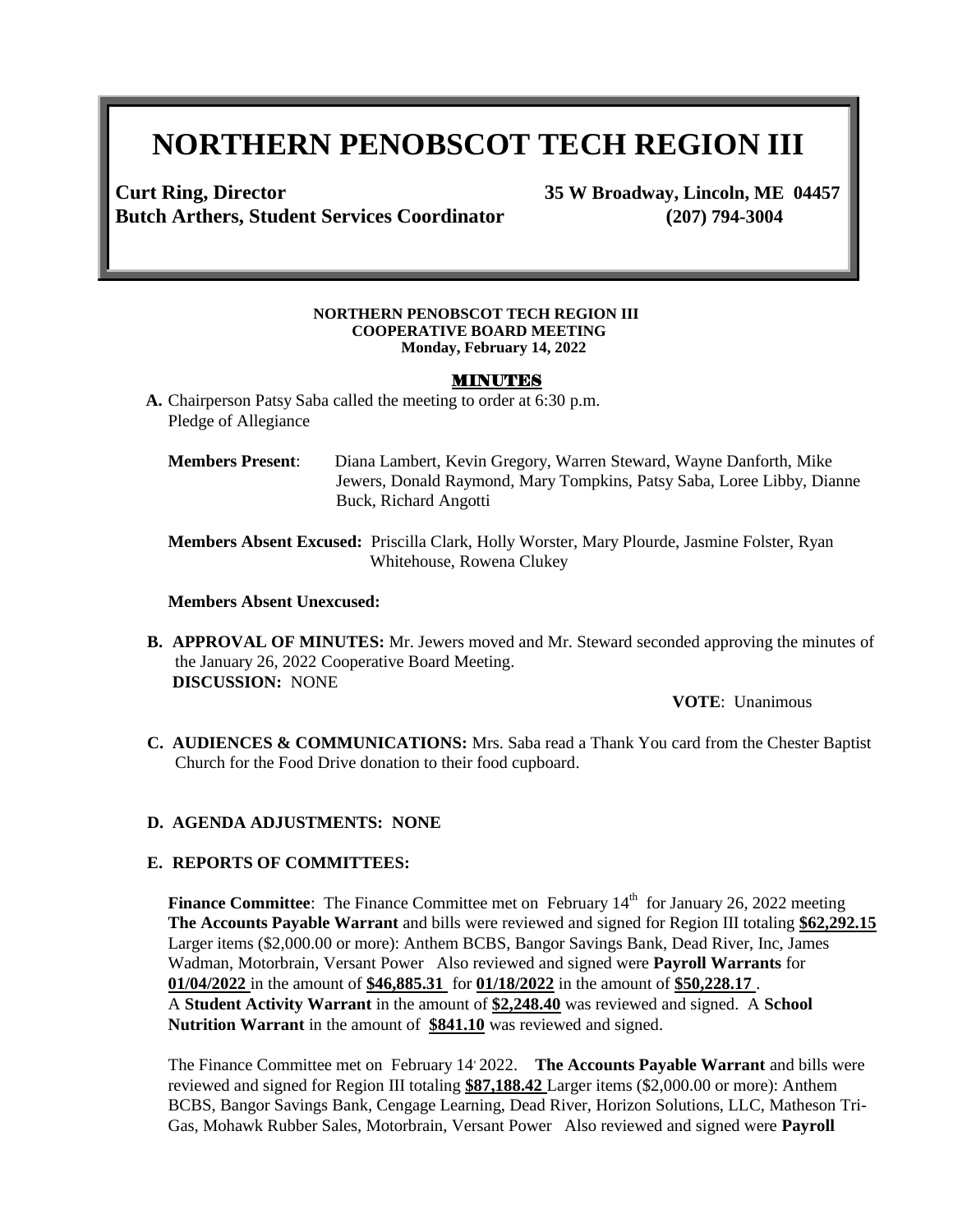**Warrants** for **02/01/2022** in the amount of **\$50,698.46** for **02/15/2022** in the amount of **\$50,747.16** . A **Student Activity Warrant** in the amount of **\$2,246.03** was reviewed and signed. A **School Nutrition Warrant** in the amount of **\$3,754.00** was reviewed and signed.

**Program Review:** The committee met to discuss several programs. The committee discussed the CNA program becoming all day, every other day. It would require a 1/2 time instructor. The program would be able to be built back up. The EMT Program will look to add firefighting. The Law Enforcement program must submit a second year curriculum.

**Negotiations Committee:** The Committee met to discuss the Director's evaluation and to discuss the schedule for the upcoming negotiations with the Teacher's Association.

## **F. Old Business: NONE**

## **G.New Business**

**1. Discussion and Possible Action to approve the second reading of Policy JLCB – Immunization of Students.**  Mr. Jewers moved and Mrs. Buck seconded approving the second reading of Policy JLCB – Immunization of Students. **DISCUSSION**: NONE

**VOTE**: Unanimous

- **2. Discussion and Possible Action to approve the second reading of Policy JLCC – Communicable/Infectious Diseases** Mr. Jewers moved and Mr. Steward seconded approving the second reading of Policy JLCC – Communicable/Infectious Diseases **DISCUSSION:** None **VOTE:** Unanimous
- **3. Discussion and Possible Action to approve the second reading of Policy JLF – Reporting Child Abuse and Neglect** Mr. Jewers moved and Mrs. Buck seconded approving the second reading of Policy JLF-Reporting Child Abuse and Neglect. **DISCUSSION:** None **VOTE:** Unanimous
- **4. Discussion and Possible Action to approve the second reading of Policy JRA-Student Education Records and Information.** Mr. Jewers moved and Mrs. Buck seconded approving the second reading of Policy JRA-Student Education Records and Information. **DISCUSSION:** None **VOTE**: Unanimous
- **5. Discussion and Possible Action to approve the second reading of Policy JRA-R-Student Education Records and Information Administrative Procedure** Mr. Jewers moved and Mrs. Buck seconded approving the second reading of Policy JRA-R Student Education Records and Information Administrative Procedure **DISCUSSION:** Mr. Ring indicated that the issue #2 under section I had been removed, as Region III does not keep high school transcripts of students.

**VOTE:** Unanimous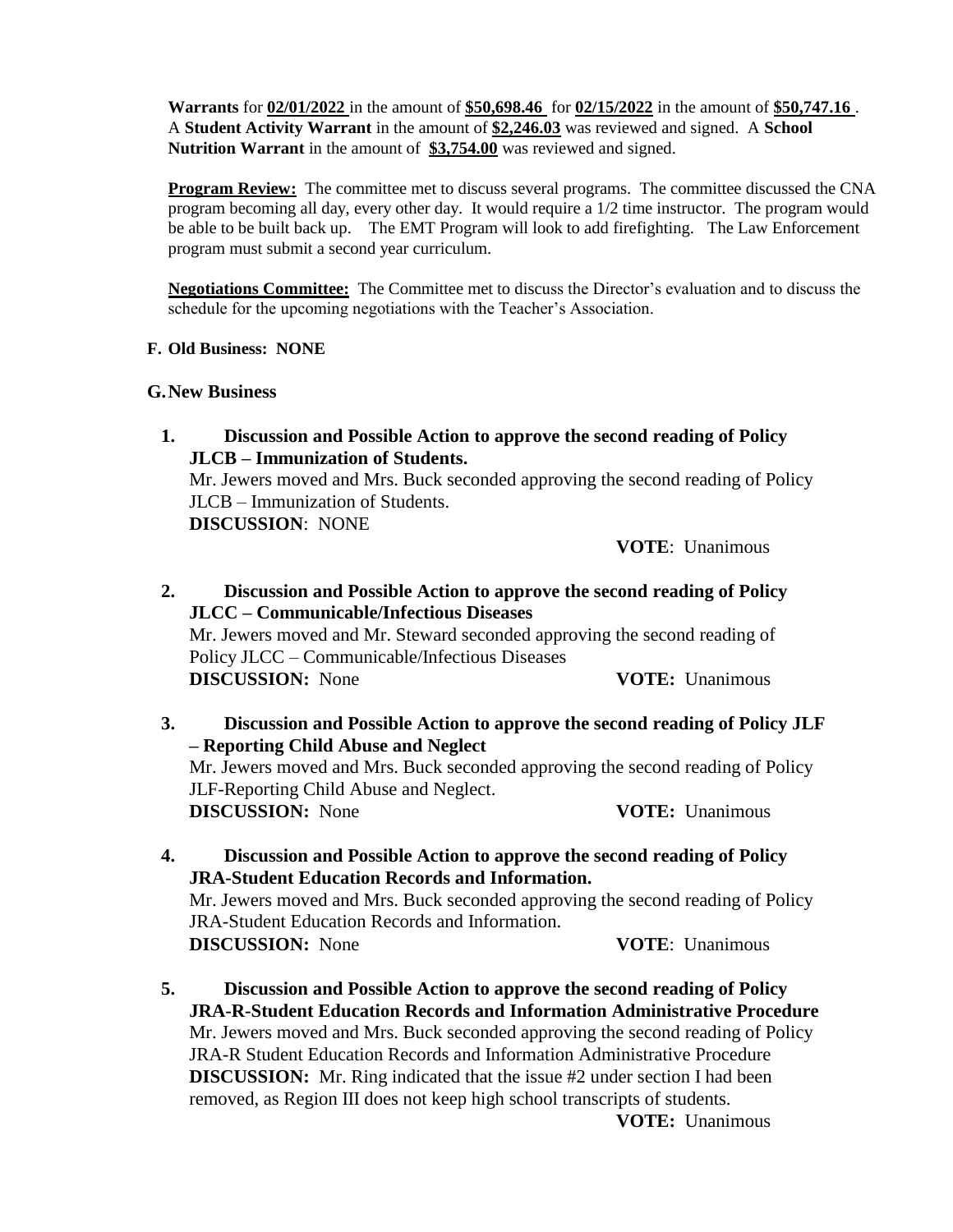- **6. Discussion and Possible Action to approve the second reading of Policy JRA-E –Notice of Student Education Records and Information Rights** Mr. Jewers moved and Mrs. Plourde seconded approving the second reading of Policy JRA-E – Notice of Student Education Records and Information Rights. **DISCUSSION:** None **VOTE:** Unanimous
- **7. Discussion and Possible Action to accept the retirement of Kelly Bowker, CNA Instructor at the end of the 2021-2022 school year.**  Mr. Jewers moved and Mr. Steward second accepting the retirement of Kelly Bowker, with regret at the end of the 2021-2022 school year. **DISCUSSION:** Mr. Jewers asked if a letter or card could be prepared for Mrs. Bowker, as she was a wonderful teacher.

**VOTE:** Unanimous

**8. Discussion and Possible Action to inactivate the Commercial Driving Program**

Mr.Steward moved and Mrs. Lambert seconded inactivating the Commercial Driving Program.

**DISCUSSION:** Mr. Jewers stated that this sadden him**.** Mr. Gregory said he hated to see the program inactivated. He asked what the process is to bring it back if it is inactivated. Mr. Ring indicated that the CDL program is an expensive program to run. Any breakdowns involving the trucks were very expensive. The program is only funded half time. We were not able to find an instructor and the student interest in enrolling had declined dramatically. Mr. Ring also explained that there are new federal guidelines going into effect in February regarding the drug testing. Mr**.** Steward felt that we should sell the equipment while it was still valuable.

**VOTE**: 10-1

# **H. Report of the Director:**

- 1. The budget process continues. Program budgets are completed, and I have a proposal from our IT provider for services for the next two years. A discussion and vote on that proposal will take place in the March meeting.
- 2. February is National CTE month. As part of this event and as a recruiting strategy, I will be submitting several articles to the Lincoln News over the next few weeks with information about CTE education and specific information about our programs.
- 3. Before the March board meeting, we will have already participated in the state SkillsUSA competition in Bangor. Several of our students will be competing. Closing ceremonies and awards will be virtual and I will share a complete list of our medal winners as soon as it is available.
- 4. SkillsUSA Week is February 14-18. Last year, our SkillsUSA team came up with some awesome contests, and our students and staff had a great time competing with each other for bragging rights and pizza for the winning program. We also raised over \$700 for our SkillsUSA account.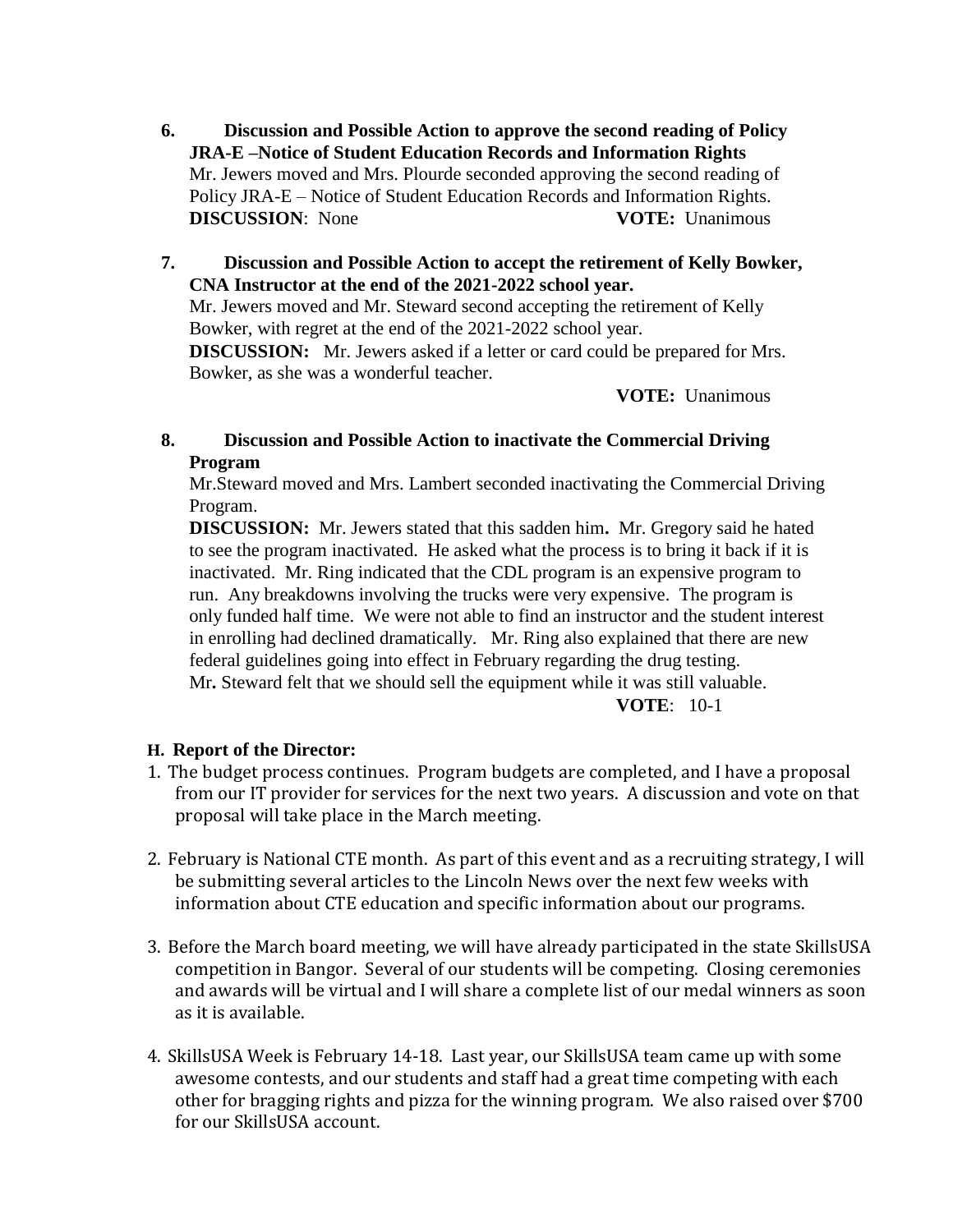- 5. Work is nearly complete on a new flipbook for our website. Mrs. Manzo has done a fantastic job with this, and it will be a great addition to our website alongside our recruitment video.
- 6. The application for Child Care Provider is completed. Final approval for this program will be in the March meeting. Because the program won't start until 2023, we will have a whole year to find a teacher and market the program to the local communities.
- 7. NewsCenter has sent me an early look at the new Works for ME video that they will be broadcasting in the near future. I will give the board a sneak peek on February 14.

## **H1. Report of Student Services Coordinator**

- $\triangleright$  Planned Work Related Visits:
	- $\circ$  MLOP (Maine Logging Operations Program) (Feb. 15<sup>th</sup> & 16<sup>th</sup>)
	- o TBA BIW, Sargent's, Cianbro, PHC (Penobscot Health Community)
- $\triangleright$  Completed Ninth Grade Sending School Visits to introduce the new CTE Exploratory Program:
	- o 61 students indicated they would be interested in the program.
	- o Visited Lee Academy, Schenck HS, and Mattanawcook Academy.
	- $\circ$  Stearns are not allowing 10<sup>th</sup> graders to attend Region 3.
	- $\circ$  PVHS are not sure they can accommodate  $10<sup>th</sup>$  graders to access the CTE Exploratory Program
- $\triangleright$  Scheduled 10<sup>th</sup> Grade Sending schools to recruit new students for next school year.
	- o We will be visiting Mattanawcook Academy, Lee Academy, Schenck HS, and Stearns HS.
	- o PVHS is up in the air on whether they will allow us into their school.
	- o We will be sharing our new Flip Book with all programs, our recruiting video, and our new Channel 2 Vignette.
- $\triangleright$  Hope Holyoke from EMCC Admissions joined us on Jan. 26<sup>th</sup> and Feb. 3<sup>rd</sup> to finish registering students for dual enrollment opportunities. At this point we have over 130 classes that our students have registered for.
- $\triangleright$  We have determined that for our National Technical Honor Society (NTHS), 5 additional students, above the 18 already inducted, are eligible for NTHS. We now have to contact their sending school to see if they meet further qualifications. They will be inducted after the Feb. Break during a lunchtime ceremony.
- The Army National Guard with SSG. Orie Bartlett along with our new Intern Bret Trapier II will be offering "Resiliency Training" for interested students on Feb.9<sup>th</sup> &  $10<sup>th</sup>$ . This training is designed to give students, struggling with stress for any reason, tools to deal with those issues.
- **I. ANNOUNCEMENTS**: Announcements were read.